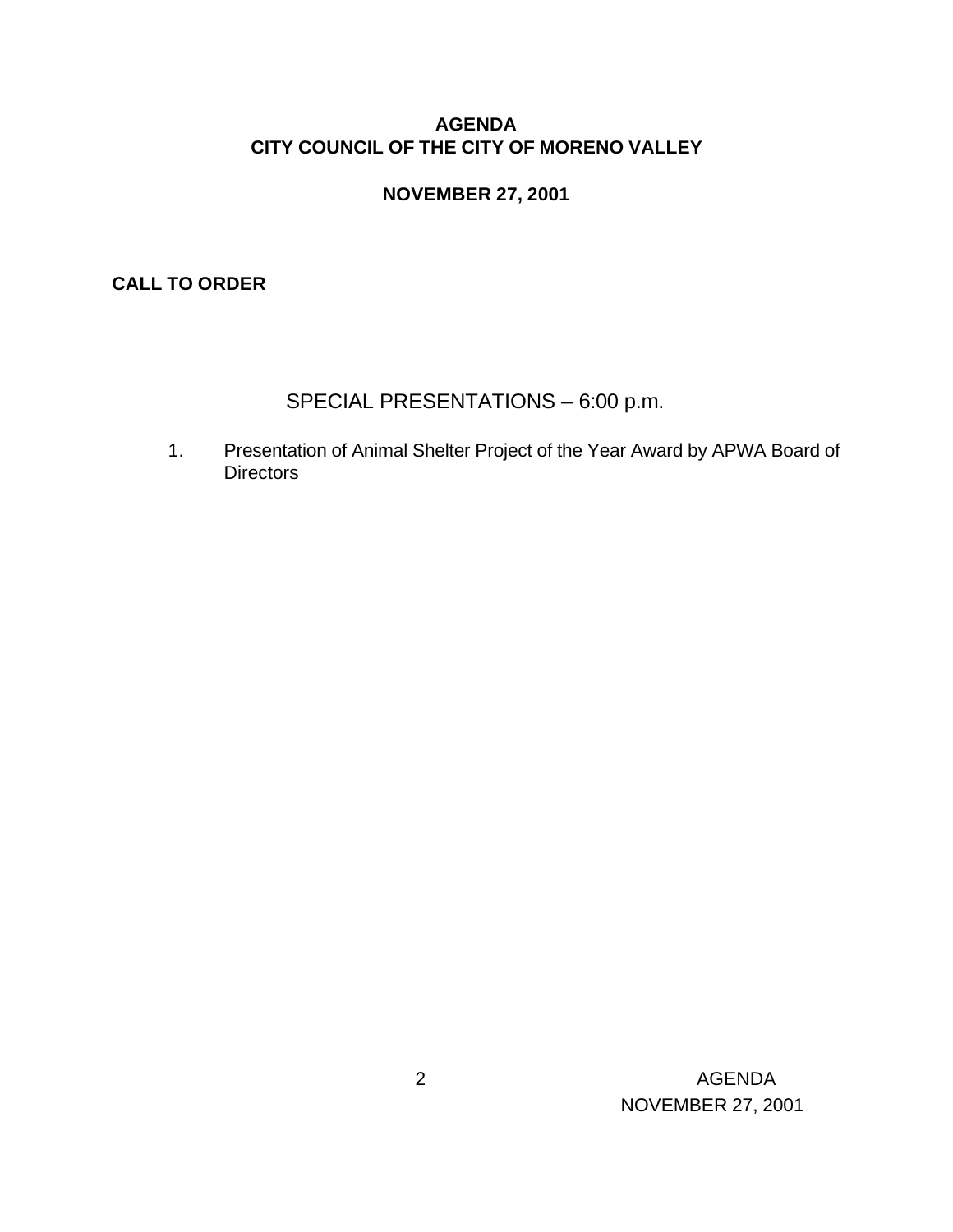### **AGENDA JOINT MEETING OF THE CITY COUNCIL OF THE CITY OF MORENO VALLEY MORENO VALLEY COMMUNITY SERVICES DISTRICT COMMUNITY REDEVELOPMENT AGENCY OF THE CITY OF MORENO VALLEY**

### **REGULAR MEETING – 6:30 P.M. NOVEMBER 27, 2001**

- **CALL TO ORDER** (Joint Meeting of the City Council of the City of Moreno Valley, Moreno Valley Community Services District, and the Community Redevelopment Agency of the City of Moreno Valley - actions taken at the Joint Meeting are those of the Agency indicated on each Agenda item)
- **PLEDGE OF ALLEGIANCE**
- **INVOCATION** Minister Peter Reed, Friendship Christian Fellowship
- **ROLL CALL**
- **INTRODUCTIONS**
- PUBLIC COMMENTS **ON MATTERS ON THE AGENDA** WILL BE TAKEN UP AS THE ITEM IS CALLED FOR BUSINESS, BETWEEN STAFF'S REPORT AND CITY COUNCIL DELIBERATION (SPEAKER SLIPS MAY BE TURNED IN UNTIL THE ITEM IS CALLED FOR BUSINESS.)

All remarks and questions shall be addressed to the presiding officer or to the City Council and not to any individual Council member, staff member or other person.

There is a three-minute time limit per person and a 15-minute time limit per agenda item. The 15-minute limit may be waived. Please complete and submit a BLUE speaker slip to the Bailiff.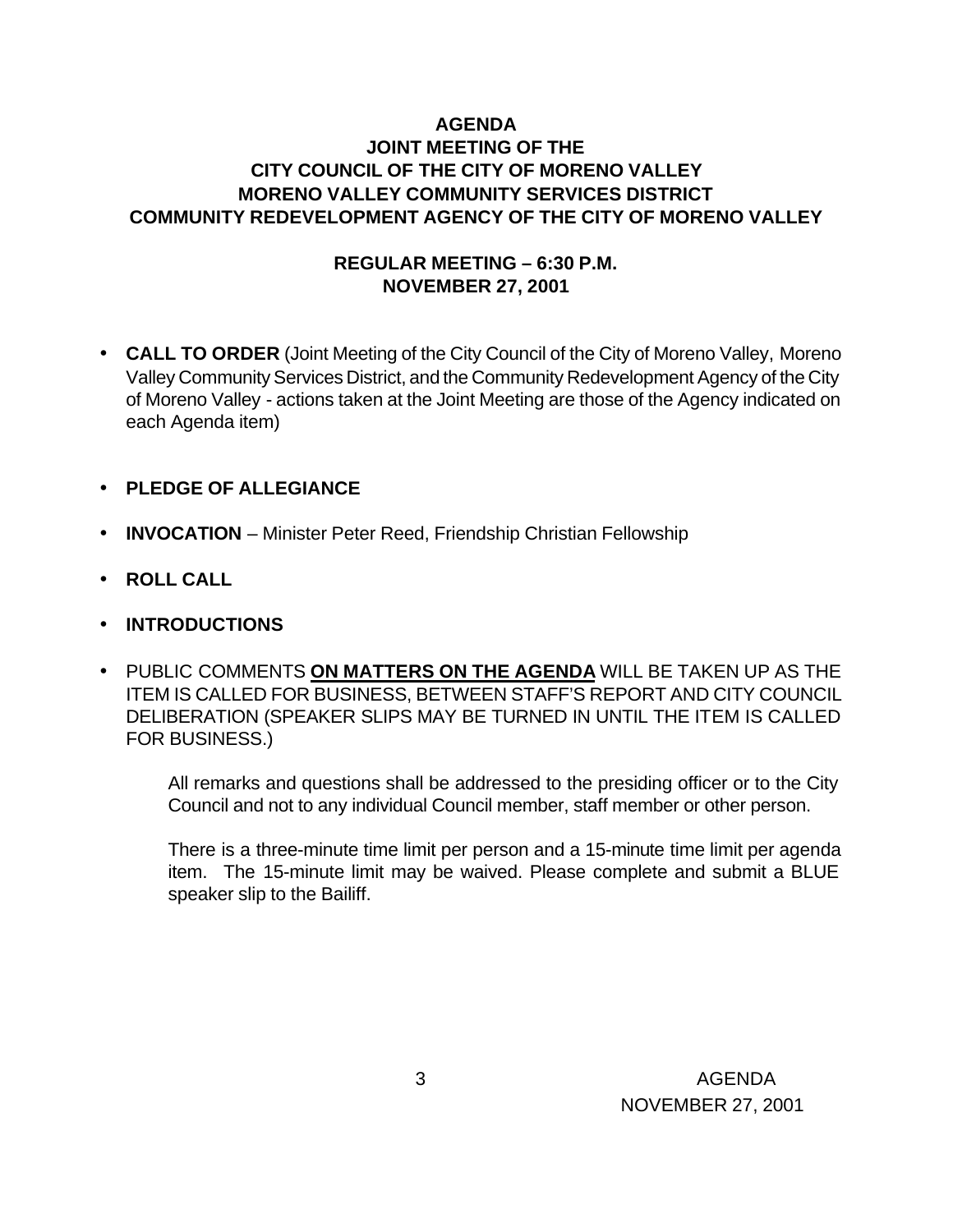### **JOINT CONSENT CALENDARS (SECTIONS A-C) OF THE CITY COUNCIL OF THE CITY OF MORENO VALLEY, MORENO VALLEY COMMUNITY SERVICES DISTRICT, AND COMMUNITY REDEVELOPMENT AGENCY OF THE CITY OF MORENO VALLEY**

All items listed under the Consent Calendars are considered to be routine and noncontroversial, and may be enacted by one motion unless a member of the Council, Community Services District, or Redevelopment Agency requests that an item be removed for separate action. The motion to adopt the Consent Calendars is deemed to be a separate motion by each Agency and shall be so recorded by the City Clerk. Items withdrawn for report/discussion will be heard after public hearing items.

### **A. CONSENT CALENDAR** - **CITY COUNCIL**

- A1. ORDINANCES FIRST READING BY TITLE ONLY Recommendation: Waive reading of all Ordinance Introductions and read by title only.
- A2. MINUTES REGULAR MEETING OF NOVEMBER 13, 2001 (Report of City Clerk) Recommendation: Approve as submitted.
- A3. REQUEST FOR AUTHORIZATION OF A NO PARKING ZONE ON BOTH SIDES OF HEACOCK STREET BETWEEN IRIS AVENUE AND NANDINA AVENUE (Report of Public Works Director) Recommendation: Authorize 8000 feet of "No Parking" zone on both sides of Heacock Street between Iris Avenue and Nandina Avenue including the elimination of 1100 feet of truck parking on the east side of Heacock Street north of Cardinal Avenue.
- A4. AUTHORIZATION TO CLOSE HEACOCK STREET FROM NANDINA AVENUE TO THE SOUTH CITY LIMITS AT OLEANDER AVENUE FROM NOVEMBER 28, 2001 TO MARCH 1, 2002 (Report of Public Works Director) Recommendation: Authorize the closure of Heacock Street from Nandina Avenue to the south city limits at Oleander Avenue from November 28, 2001 to March 1, 2002.
- A5. FINAL MAP 28568, ACCEPT AGREEMENT AND BONDS FOR LANDSCAPE AND IRRIGATION IMPROVEMENTS – NORTH SIDE OF JOHN F. KENNEDY DRIVE, EAST OF MORENO BEACH DRIVE – SUBDIVIDER – RYLAND HOMES OF CALIFORNIA, INC. (Report of Public Director) Recommendation: Accept the bonds and authorize the Mayor to execute the agreement for landscape and irrigation improvements; and instruct the City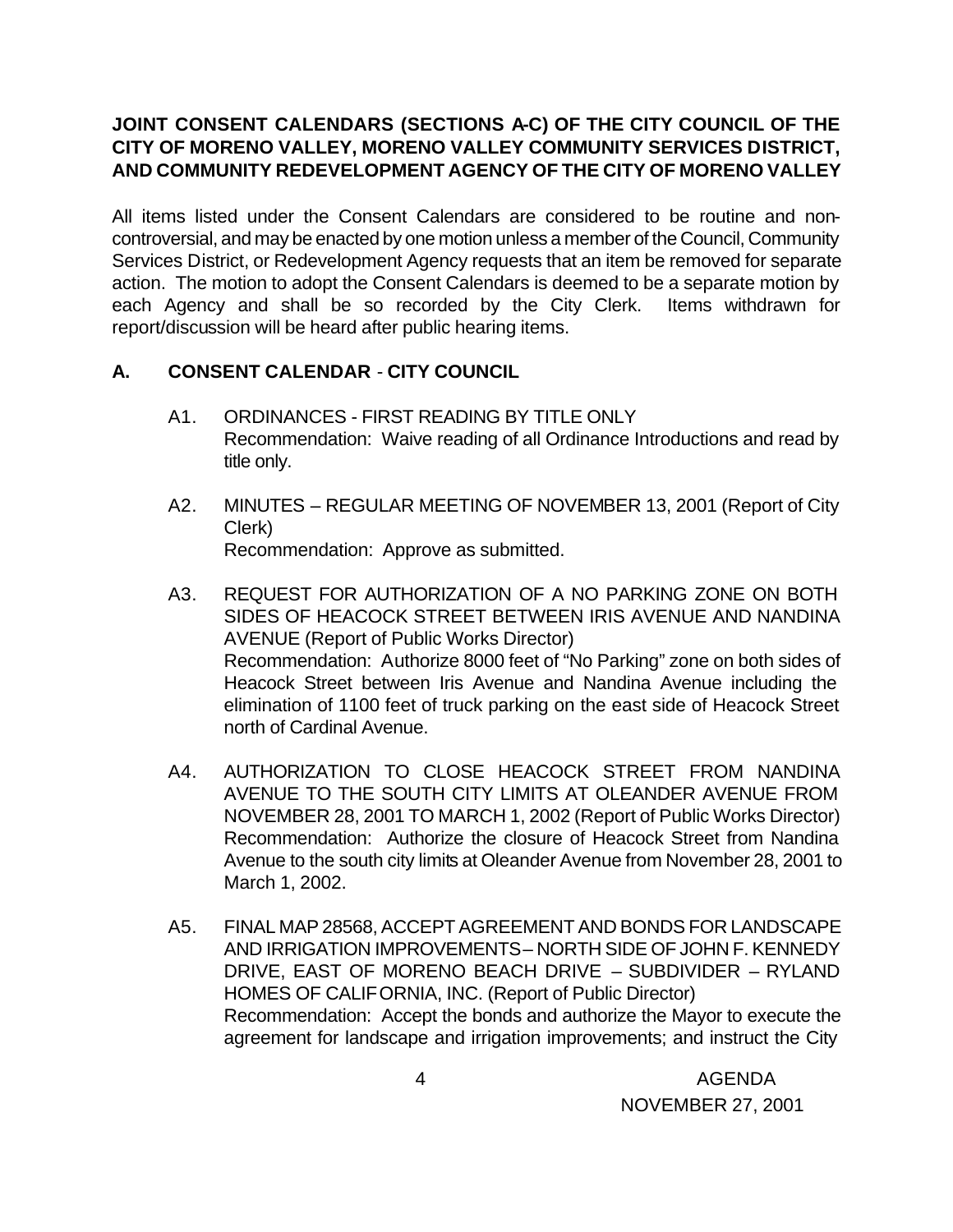Clerk to forward the completed Agreement for Landscape and Irrigation Improvements to the Riverside County Recorder's office for recordation.

- A6. AUTHORIZATION TO AWARD CONSTRUCTION RELATED CONTRACTS SAN MICHELE ROAD IMPROVEMENTS – PROJECT NO. 99-12567420 (Report of Public Works Director) Recommendation: Award the construction contract for the San Michele Road Improvements to R.J. Noble Company, Orange, California, the lowest responsible bidder; and authorize the Mayor to execute a contract agreement with R.J. Noble Company; and authorize the issuance of a purchase order to R.J. Noble Company, in the amount of \$954,977 (the amount of bid plus 10% contingency), when both parties have signed the contract (Account No. 125.67420); and award the construction inspection services contract to Aufbau Corporation, Glendale, California; and award the construction geotechnical services contract to Kleinfelder, Redlands, California; and award the construction surveying services to Hillwig-Goodrow, LLC, Yucaipa, California.
- A7. NOTICE OF COMPLETION TRAFFIC SIGNAL INSTALLATIONS PERRIS BOULEVARD AND NANDINA AVENUE, PROJECT NO. 99-26655 – BOX SPRINGS ROAD AND CLARK STREET, PROJECT NO. 99-26772 – CACTUS AVENUE AND LASSELLE STREET, PROJECT NO. 99-37766 (Report of Public Works Director)

Recommendation: Ratify Contract Change Order No. 1 (Final), which reflects the adjustments to the final bid item quantities and revised street improvements; and accept the work as complete for the traffic signal installations and street improvements at Perris Boulevard and Nandina Avenue, Box Springs Road and Clark Street and Cactus Avenue and Lasselle Street constructed by L.A. Signal, Inc., City of Industry, California; and direct the City Clerk to record the Notice of Completion within ten (10) days at the Office of the County Recorder of Riverside County as required by Section 3093 of the California Civil Code; and authorize the Director of Finance to release the retention to the contractor thirtyfive (35) calendar days after the date of recordation of the Notice of Completion, if no claims are filed against the project (Perris/Nandina, Account No. 426.65520; Box Springs/Clark, Account No. 426.77220; Cactus/Lasselle, Account Nos. 137.76630 and 121.76620); and accept the traffic signals and street improvements into the City's maintained road system; and approve the Budget Appropriation Adjustment transferring \$20,085 of unencumbered funds in the Box Springs Road/Clark Street project (Account No. 426.77220) to cover the shortfall in the following two projects: (a) Perris Boulevard/Nandina Avenue \$6,725 to Account No. 426.65520; and (b) Cactus Avenue/Lasselle Street \$6,680 to Account No. 137.76630 and \$6,680 to Account No. 121.76620.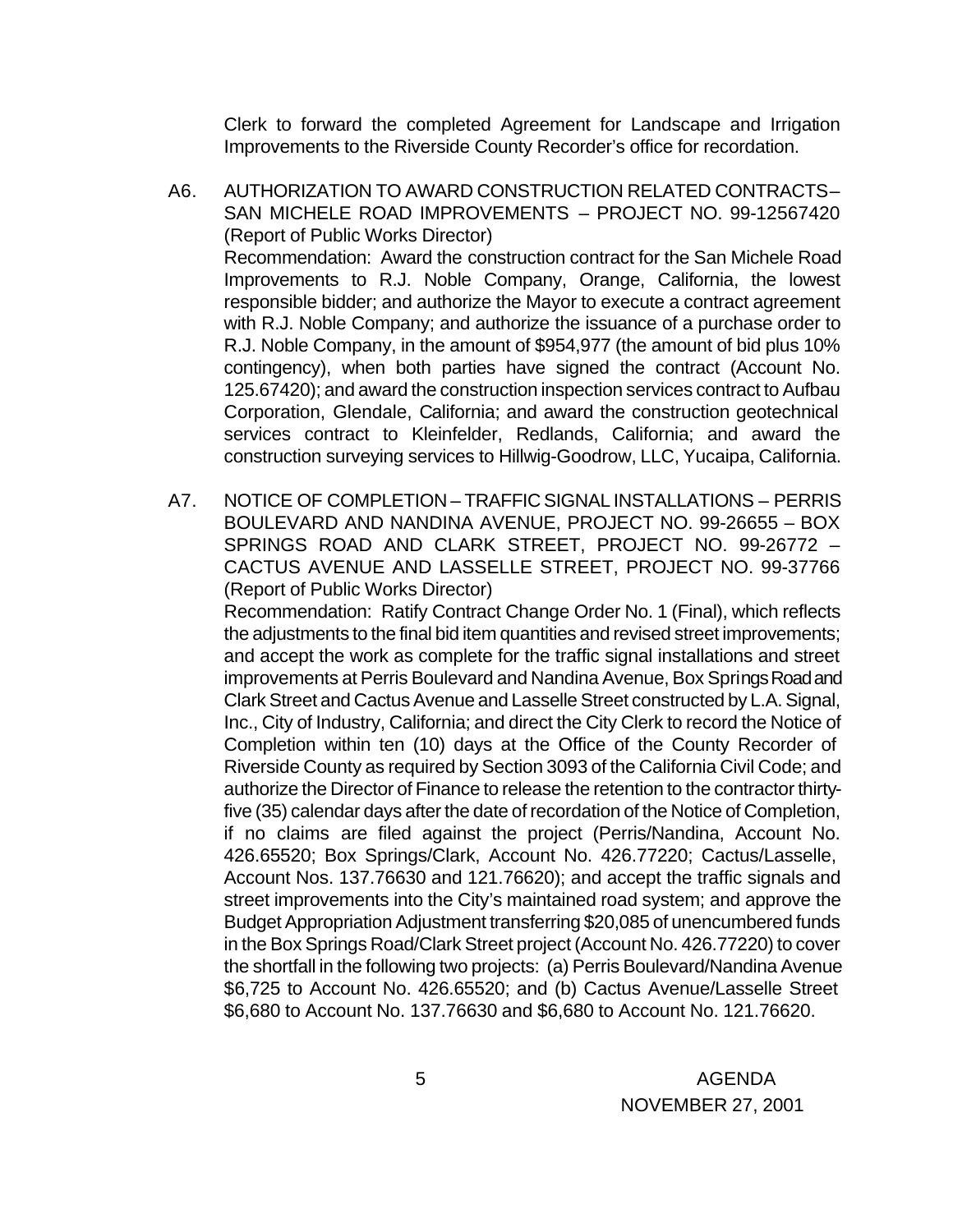- A8. AGREEMENT FOR PROFESSIONAL CONSULTANT SERVICES PROJECT NO. 01-12565020 – PAVEMENT MANAGEMENT PROGRAM (Report of Public Works Director) Recommendation: Approve the Agreement for Professional Consultant Services with Berryman & Henigar, Inc., 2001 East First Street, Santa Ana, California, 92705, to provide the City with an updated Pavement Management Program (PMP); and authorize the Mayor to execute said Agreement for Professional Consultant Services with Berryman & Henigar, Inc, in the form attached hereto; and authorize the issuance of a Purchase Order to Berryman & Henigar, Inc. in the amount of \$143,598, when both parties have signed the Agreement (Account No. 125.65020).
- A9. WARRANT REPORTS OCTOBER 31, 2001 (Report of Finance Director) Recommendation: Adopt Resolution No. 2001-71, approving the Warrant Reports, including wire transfers, Dated October, 2001 in the total amount of \$4,859,193.84.

#### Resolution No. 2001-71

A Resolution of the City Council of the City of Moreno Valley, California, approving the warrant reports dated October 31, 2001

- A10. APPROVAL OF FINAL MAPS 27526 AND 27526-1 SINGLE FAMILY RESIDENTIAL PROJECTS AND ACCEPT AGREEMENTS AND BONDS FOR PUBLIC RIGHT-OF-WAY IMPROVEMENTS – NORTHEAST CORNER OF COTTONWOOD AVENUE AND LASSELLE STREET – SUBDIVIDER – DON AND NANCY SKJERVEN (Report of Public Works Director) Recommendation: Approve Final Maps 27526 and 27526-1, authorize the City Clerk to sign the maps and transmit said maps to the County Recorder's Office for recordation; accept the bonds and agreements for public improvements; authorize the Mayor to execute the agreements in the form attached; and direct the City Clerk to forward the signed agreements to the County Recorder's Office for recordation.
- A11. VACANCY ON ECOLOGICAL PROTECTION ADVISORY COMMITTEE (Report of City Clerk) Recommendation: That the City Council declare vacant David E. Waltemeyer's position on the Ecological Protection Advisory Committee, with the remainder of his term expiring on June 30, 2002; and authorize the City Clerk to notice the position as vacant.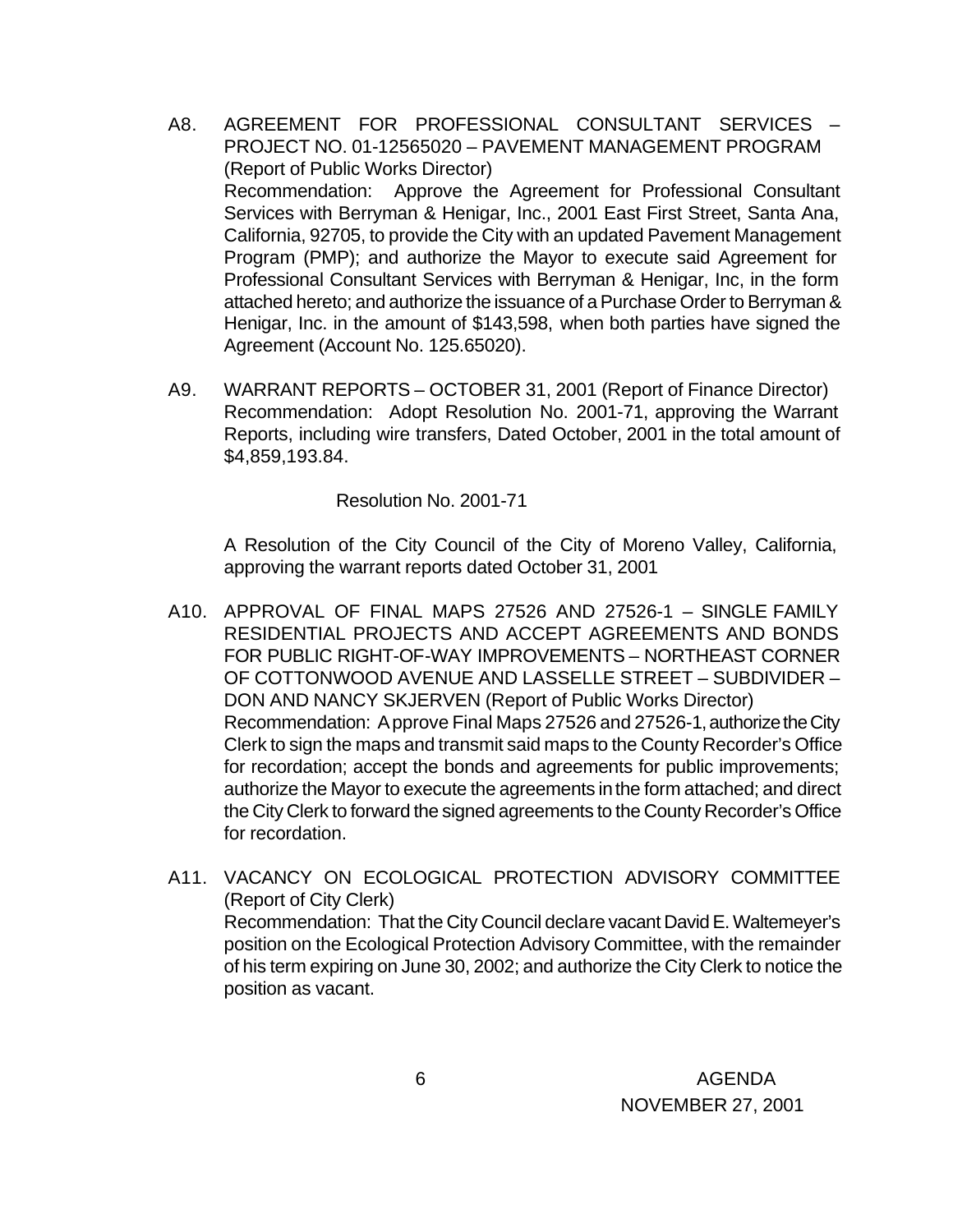### **B. CONSENT CALENDAR** - **COMMUNITY SERVICES DISTRICT**

- B1. ORDINANCES FIRST READING BY TITLE ONLY Recommendation: Waive reading of all Ordinance Introductions and read by title only.
- B2. MINUTES REGULAR MEETING OF NOVEMBER 13, 2001 (Report of City Clerk) Recommendation: Approve as submitted.

# **C. CONSENT CALENDAR** - **COMMUNITY REDEVELOPMENT AGENCY**

- C1. ORDINANCES FIRST READING BY TITLE ONLY Recommendation: Waive reading of all Ordinance Introductions and read by title only.
- C2. MINUTES REGULAR MEETING OF NOVEMBER 13, 2001 (Report of City Clerk) Recommendation: Approve as submitted.

# **D. PUBLIC HEARINGS**

Questions or comments from the public on a Public Hearing matter must be limited to five minutes per individual and must pertain to the subject under consideration. Please complete and submit a GOLDENROD speaker slip to the Bailiff.

- D1. MORENO VALLEY COMMUNITY SERVICES DISTRICT PUBLIC HEARING REGARDING MAIL BALLOT PROCEEDING TO REACTIVATE ZONE D (PARKWAY LANDSCAPE MAINTENANCE) AT THE STANDARD SERVICE LEVEL FOR TRACT 20404 (Report of Public Works Director) Recommendation: That the City Council:
	- 1. CONDUCT the public hearing to consider reactivating Zone D (Parkway Landscape Maintenance) at the standard service label and the annual parcel charge for Tract 20404);
	- 2. Tabulate the mail ballots for Tract 20404;
	- 3. Verify and accept the results of the mail ballot proceeding; and
	- 4. Authorize and impose the CSD Zone D charge.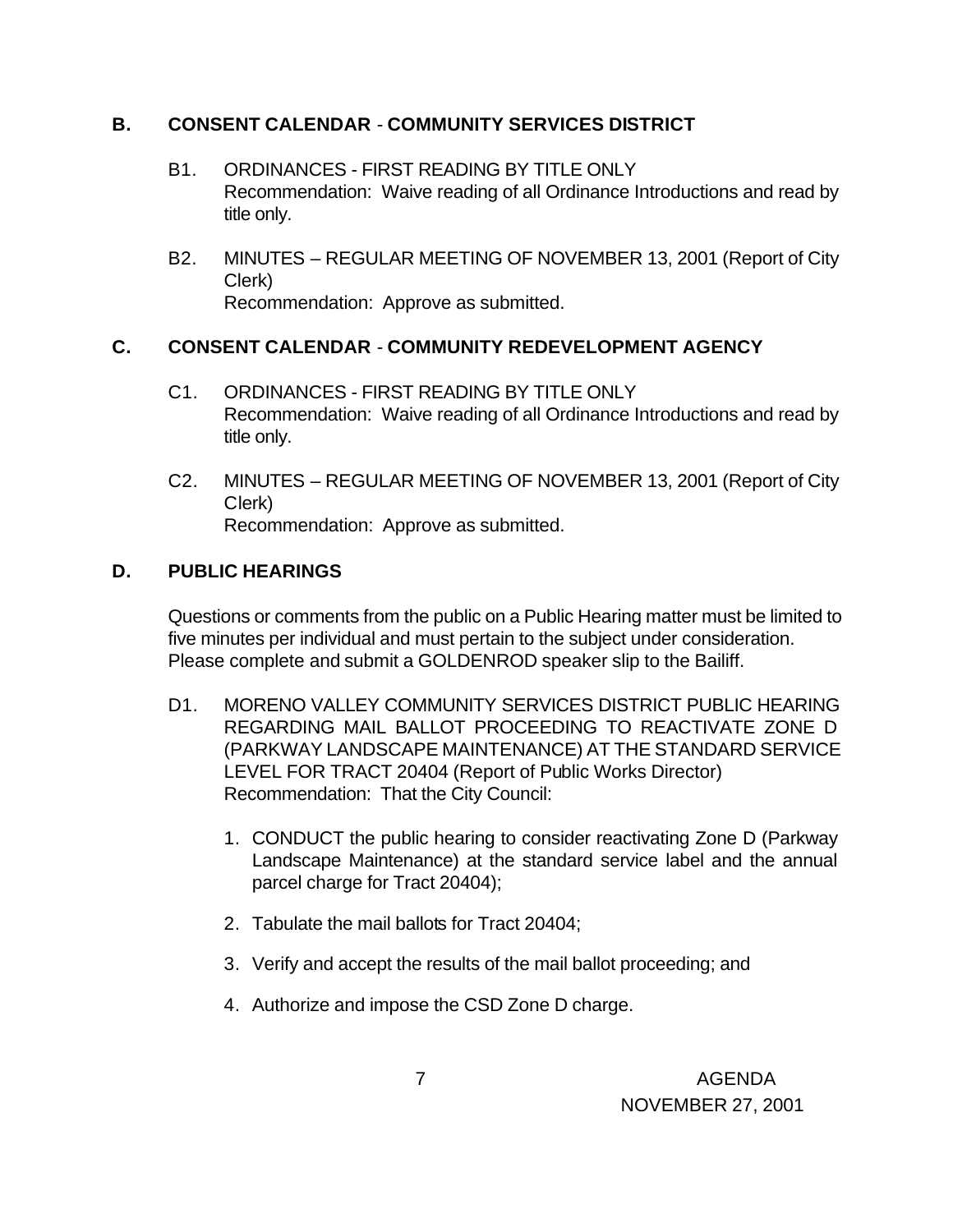- D2. MORENO VALLEY COMMUNITY SERVICES DISTRICT PUBLIC HEARING REGARDING MAIL BALLOT PROCEEDING TO REACTIVATE ZONE D (PARKWAY LANDSCAPE MAINTENANCE) FOR TRACT 20579 (Report of Public Works Director) Recommendation: That the City Council:
	- 1. CONDUCT the public hearing to consider reactivating Zone D (Parkway Landscape Maintenance) at the proposed service label and the annual parcel charge for Tract 20579);
	- 2. Tabulate the mail ballots for Tract 20579;
	- 3. Verify and accept the results of the mail ballot proceeding; and
	- 4. Authorize and impose the CSD Zone D charge.
- D3. MORENO VALLEY COMMUNITY SERVICES DISTRICT PUBLIC HEARING TO INCORPORATE AN ARTERIAL WALL FAÇADE AND MONUMENT STRUCTURE MAINTENANCE PROGRAM INTO COMMUNITY SERVICES DISTRICT ZONES E-3 (WARMINGTON) AND E-4 (LANDMARK) HIGH SERVICE LEVEL LANDSCAPE MAINTENANCE PROGRAM FOR THE MORENO VALLEY RANCH SPECIFIC PLAN (Report of Public Works Director)

Recommendation: Conduct the public hearing to provide for an Arterial Wall Façade and Monument Structure Maintenance program to address needed repairs and annual maintenance of exterior arterial wall façade surfaces, wrought iron panels, and monument structures that face arterial streets surrounding the Moreno Valley Ranch Specific Plan (Specific Plan No. 193); and authorize and accept the Arterial Wall Façade and Monument Structure Maintenance program, as part of the CSD Zones E-3 (Warmington) and E-4 (Landmark) High Service Level Landscape Maintenance Program, to fund each development's pro rata share of initial repairs and on-going maintenance of the exterior arterial wall façade surfaces that face arterial streets and monument structures surrounding the Moreno Valley Ranch Specific Plan.

### **E. ITEMS REMOVED FROM CONSENT CALENDARS FOR DISCUSSION OR SEPARATE ACTION**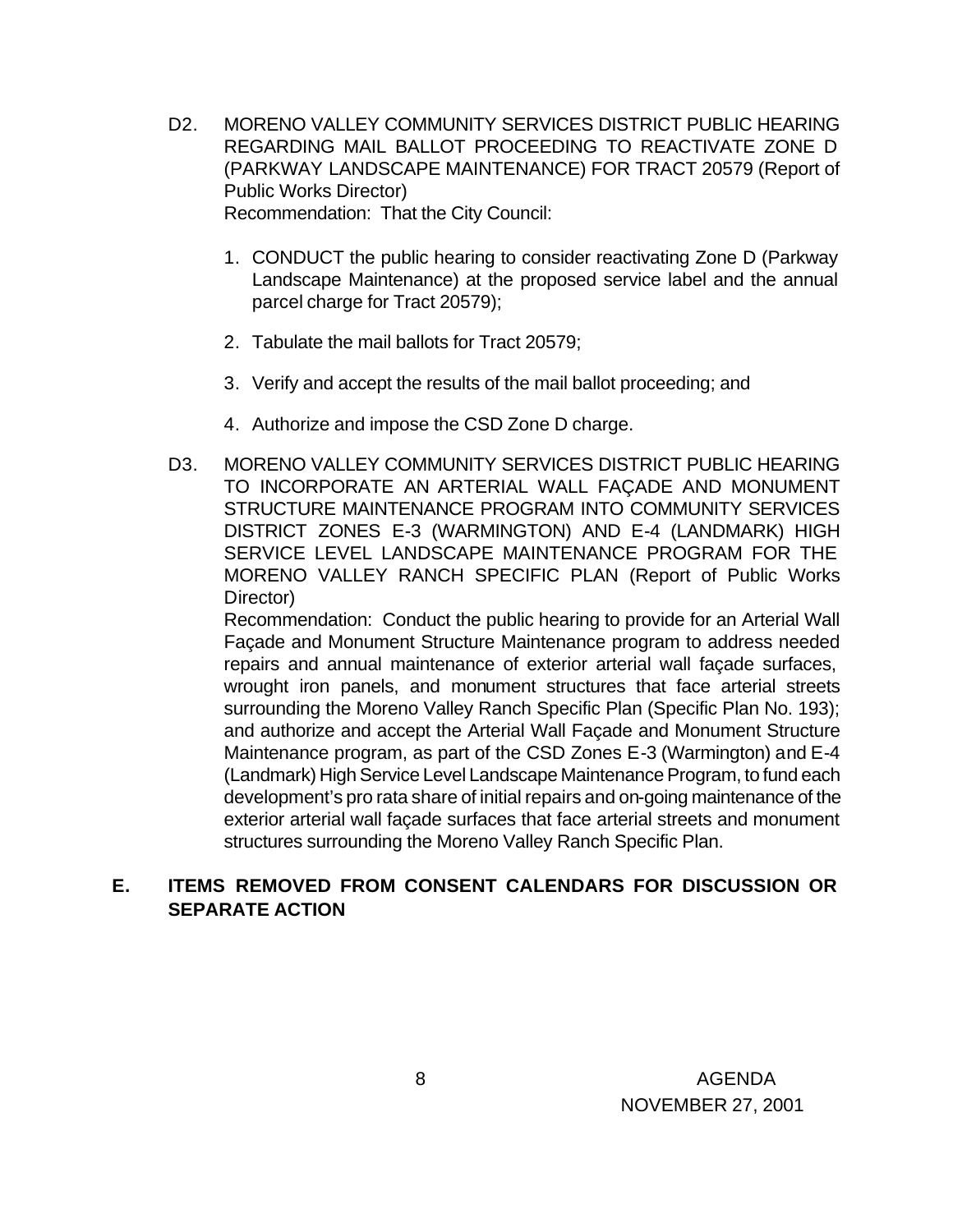### **F. REPORTS**

- F1. PRESENTATION BY COMMITTEE CHAIRPERSONS (Oral Presentation Only)
- F2. REVITALIZATION PROGRAM (FORMERLY KNOWN AS ACQUISITION, REHABILITATION, AND RESALE PROGRAM – ARR) (Report of Community and Economic Development Director) Recommendation: That the Community Redevelopment Agency of the City of Moreno Valley affirm the continuation of the Revitalization Program and direct staff to administer the program without change.
- F3. REPORT TO CONSIDER PUBLIC COMMENTS REGARDING COMMUNITY SERVICES DISTRICT ZONE B (RESIDENTIAL STREET LIGHTING) MAIL BALLOT PROCEEDING FOR TRACT 30286 (AND ALL AFFECTED PHASES) (Report of Public Works Director) Recommendation: That the City Council acting in their respective capacities as President and Members of the Board of Directors of the Moreno Valley Community Services District (CSD), accept public comments regarding the proposed inclusion of Tract 30286 (and all affected phases) into the CSD Zone B (Residential Street Lighting) and the annual service charge.
- F4. APPOINTMENT TO THE ACCESSIBILITY APPEALS BOARD (Report of the City Clerk) Recommendation: That the City Council review the ballot for an appointment to the Accessibility Appeals Board (to be provided by the City Clerk) and mark your choice where appropriate; or if appointment is not made, declare the position vacant and authorize the City Clerk to re-notice the position as vacant.
- F5. UTILITY USERS TAX STATUS REPORT (continued from September 18, 2001) (Report of Finance Director) Recommendation: That the City Council receive and file the report, which provides the status of the Utility User's Tax revenue for the current fiscal year.
- F6. APPROVAL OF QUARTERLY INVESTMENT REPORT QUARTER ENDED SEPTEMBER 30, 2001 (Report of Finance Director) Recommendation: That the City Council approve and accept the quarterly investment report, in compliance with California Government Code Section 53646.
- F7. CITY MANAGER'S REPORT (Informational oral presentation only not for Council action)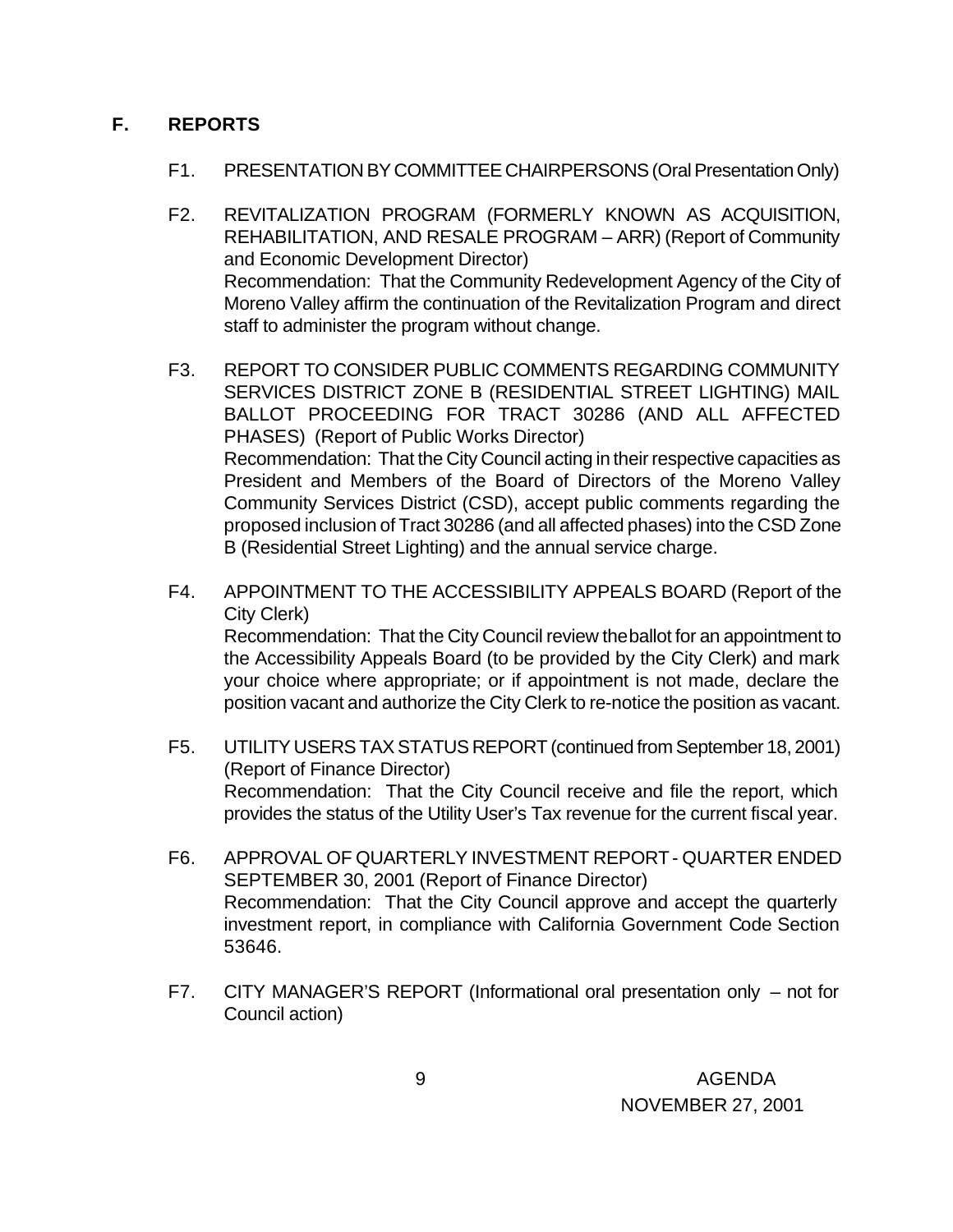### **G. LEGISLATIVE ACTIONS**

ORDINANCES - 1ST READING AND INTRODUCTION

G1. ORDINANCE AMENDING SECTION 2.27.010 OF CHAPTER 2.27 OF THE CITY OF MORENO VALLEY MUNICIPAL CODE, RELATING TO THE COMPOSITION OF THE TRAFFIC SAFETY ADVISORY COMMITTEE (Report of the Public Works Director) Recommendation: That the City Council introduce Ordinance No. 593, amending Section 2.27.010 of Chapter 2.27 of the City of Moreno Valley Municipal Code, relating to the composition of the Traffic Safety Advisory Committee (TSAC) (Roll call required).

### ORDINANCE NO. 593

AN ORDINANCE OF THE CITY COUNCIL OF THE CITY OF MORENO VALLEY, CALIFORNIA, AMENDING SECTION 2.27.010 OF CHAPTER 2.27 OF THE CITY OF MORENO VALLEY MUNICIPAL CODE, RELATING TO THE COMPOSITION OF THE TRAFFIC SAFETY ADVISORY COMMITTEE

G2. ORDINANCE AMENDING 2.24.040 OF CHAPTER 2.24 OF TITLE 2 OF THE CITY OF MORENO VALLEY MUNICIPAL CODE, RELATING TO THE MEETING DATES FOR THE CITIZENS ADVISORY COMMITTEE ON RECREATIONAL TRAILS (Report of Parks and Recreation Director) Recommendation: That the City Council introduce Ordinance No. 594, amending Section 2.24.040 of Chapter 2.24 of Title 2 of the City of Moreno Valley Municipal Code, relating to the meeting dates for the Citizens Advisory Committee on Recreational Trails (Roll call required)

### ORDINANCE NO. 594

AN ORDINANCE OF THE CITY COUNCIL OF THE CITY OF MORENO VALLEY, CALIFORNIA, AMENDING SECTION 2.24.040 OF CHAPTER 2.24 OF TITLE 2 OF THE CITY OF MORENO VALLEY MUNICIPAL CODE, RELATING TO THE MEETING DATES FOR THE CITIZENS' ADVISORY COMMITTEE ON RECREATION TRAILS

ORDINANCES - 2ND READING AND ADOPTION

ORDINANCES - URGENCY ORDINANCES

RESOLUTIONS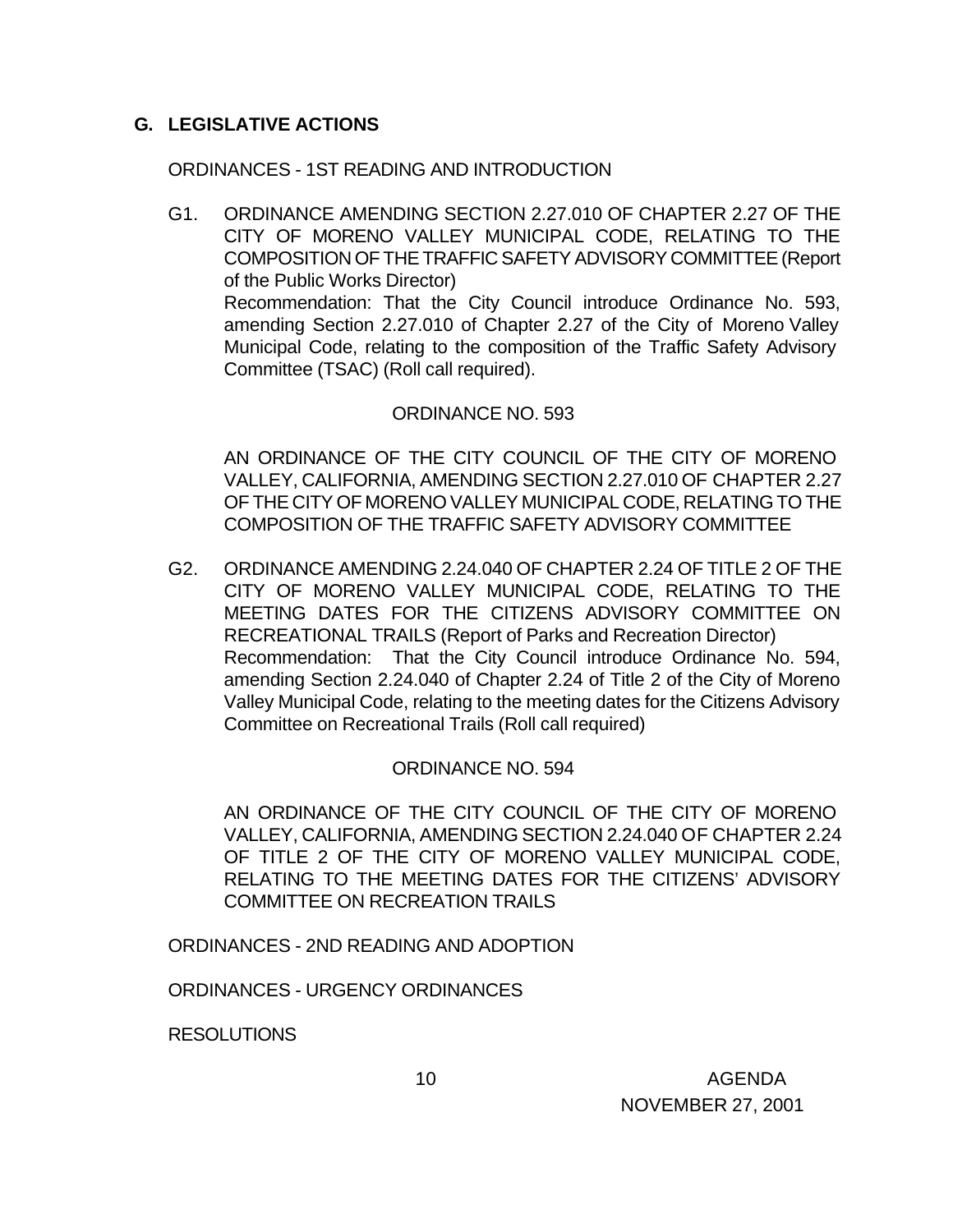• PUBLIC COMMENTS **ON ANY SUBJECT NOT ON THE AGENDA** UNDER THE JURISDICTION OF THE CITY COUNCIL

All remarks and questions shall be addressed to the presiding officer or to the City Council and not to any individual Council member, staff member or other person.

There is a three-minute time limit per person. Please complete and submit a PINK speaker slip to the Bailiff.

### • **CLOSING COMMENTS AND/OR REPORTS OF THE CITY COUNCIL, COMMUNITY SERVICES DISTRICT, OR COMMUNITY REDEVELOPMENT AGENCY**